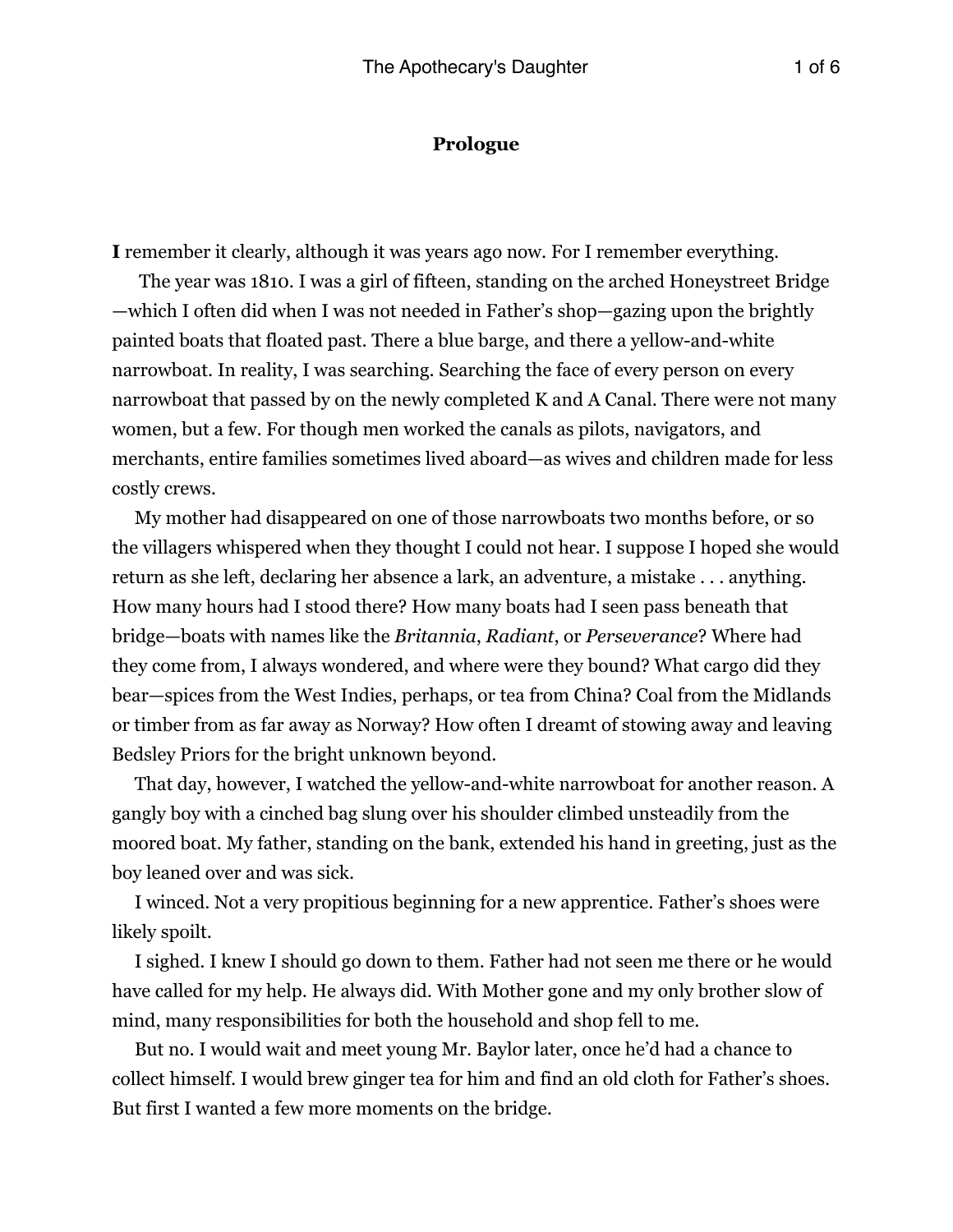Several minutes later, a red-and-blue narrowboat approached from the west, from as far away as Bristol, perhaps, on its way to the Thames and then to London some eighty miles east. A man led one boat-horse along the towpath. A lone person sat in the curved bow deck. Far behind, aft of the cabin, two crewmen stood on the tiller deck.

 As the boat drew nearer, I saw that the figure in the bow was a woman, head low, as if in prayer. Or perhaps she was reading. A wide bonnet concealed her face from the sun, from me. My heart leapt. Something about the woman's posture and tilt of her head struck me as familiar. *Mother loved to read*.

 I leaned across the wide brick ledge, peering hard, heart beating. The boat drew closer. I saw that the man leading the horse was deeply tanned and broad-shouldered. *The man she left us for?* As he led the boat-horse along the strip of land beneath the bridge, he disappeared from view. The bow of the boat reached the shadow of the bridge, and one of the crewmen gaped up at me. I barely saw him. Instead I read the vessel's name painted in decorative lettering on the side, *The Gypsy,* and I thought, *How apt.* Still, I could not see the woman's face.

 I whirled and raced to the other side of the bridge, hoping my angle would be better, that I would see her from that side as they passed.

 *Perhaps she does not even realize where she is*, I thought, engrossed as she was in her reading. *Should I call to her?*

 I only stared, afraid to be a fool before this woman, before the men labouring at the nearby timber mill. *If only I could see her face. . . .*

 I squinted. Tried to focus. Dimly, I heard a voice. Someone was calling my name. "Lilly!"

 The boat passed further down the canal and she began to disappear all over again. *Look up!* I urged silently. *See me.*

 The woman stood and looked up, but away from me—ahead toward the man and horse. The back of my mind registered pounding footsteps. The voice grew urgent. *Is she calling me?*

"Lilly!"

"Here I am!" I called.

 The woman turned around. She held a hand to her forehead, shielding her eyes from the sun. Her brow wrinkled in perplexity as she stared back. I raised my hand and waved.

The woman slowly, tentatively, raised her own hand. Not in greeting, but in somber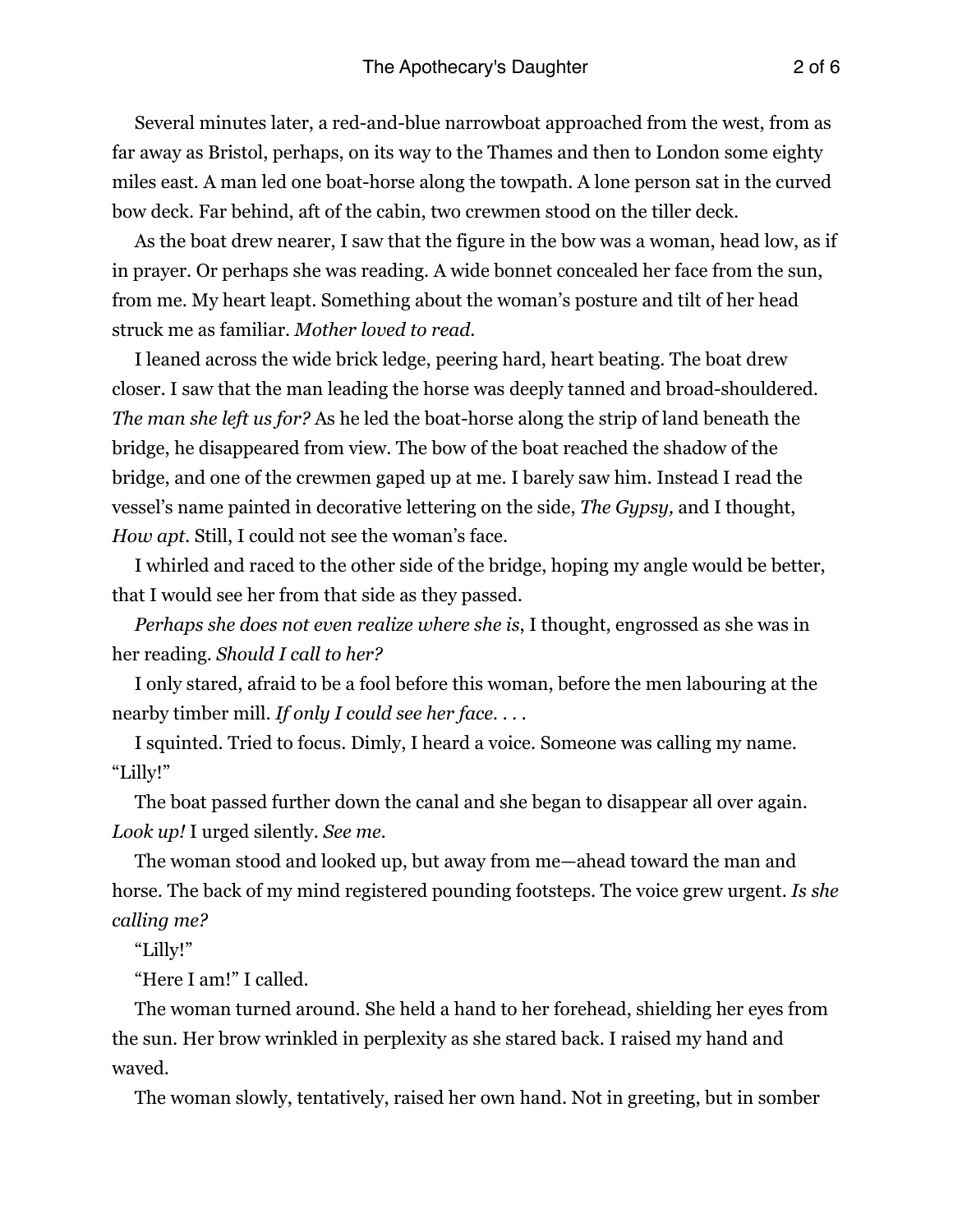salute. The motion revealed her face—a stranger's face—kind and plain. In her hand, not a book but a rumple of cloth. Mending.

A hand shook my shoulder. "Lilly?"

 Numbly, I tore my eyes from the fading sight of the woman and turned. My younger brother, Charlie, stood before me, clearly agitated and breathing hard. "I called you. Why did you not answer?"

 "I . . . thought . . ." I blinked away the pathetic vision of what I had thought and in its place saw his wide eyes, his frightened tear-streaked face. "What is it, Charlie?"

 " 'Tis Mary. Oh, how she shakes! Father sent me. He needs—" He paused, eyes searching the air above me.

 "He needs what?" Pulse accelerating, I grasped him by both arms, frustrated at his limited ability to focus, to remember.

He winced and bit his pronounced lower lip.

"Valerian?" I prompted. "Hyssop?"

He shook his head, still squinting in attempted concentration.

"Musk pod? Peony?"

"Peony!" he shouted. "Yes!"

 I was incredulous. "But we have syrup of peony on the shelf. The jar marked *S: Poeniae*."

"Father says 'tis empty!"

 *Dear Lord, no.*

"Oh, Lilly! How she jerks about! Will she die?"

 "No," I bit out. Running from the bridge, I yelled over my shoulder, "Tell Father to set water to boil!"

 I knew of only one place to get peony root. One nearby garden where it grew. I began perspiring—not from exertion, but from fear. Fear for my oldest friend. Fear for myself. For to trespass in this garden was to break the law and risk *his* wrath. But he was far away at university, was he not? *Lord, let him be far away. . . .*

I ran.

 I had always loved to run, across the vale, or up the chalk hills beyond Bedsley Priors. But this time I felt no pleasure in the exercise. I ran because I had no other choice—it would take far too long to return home and hitch up the gig. True, Mrs. Mimpurse had often admonished me not to go running about the village, that I was practically a young lady now and ought to behave as such. But I knew our kindly neighbor would not blame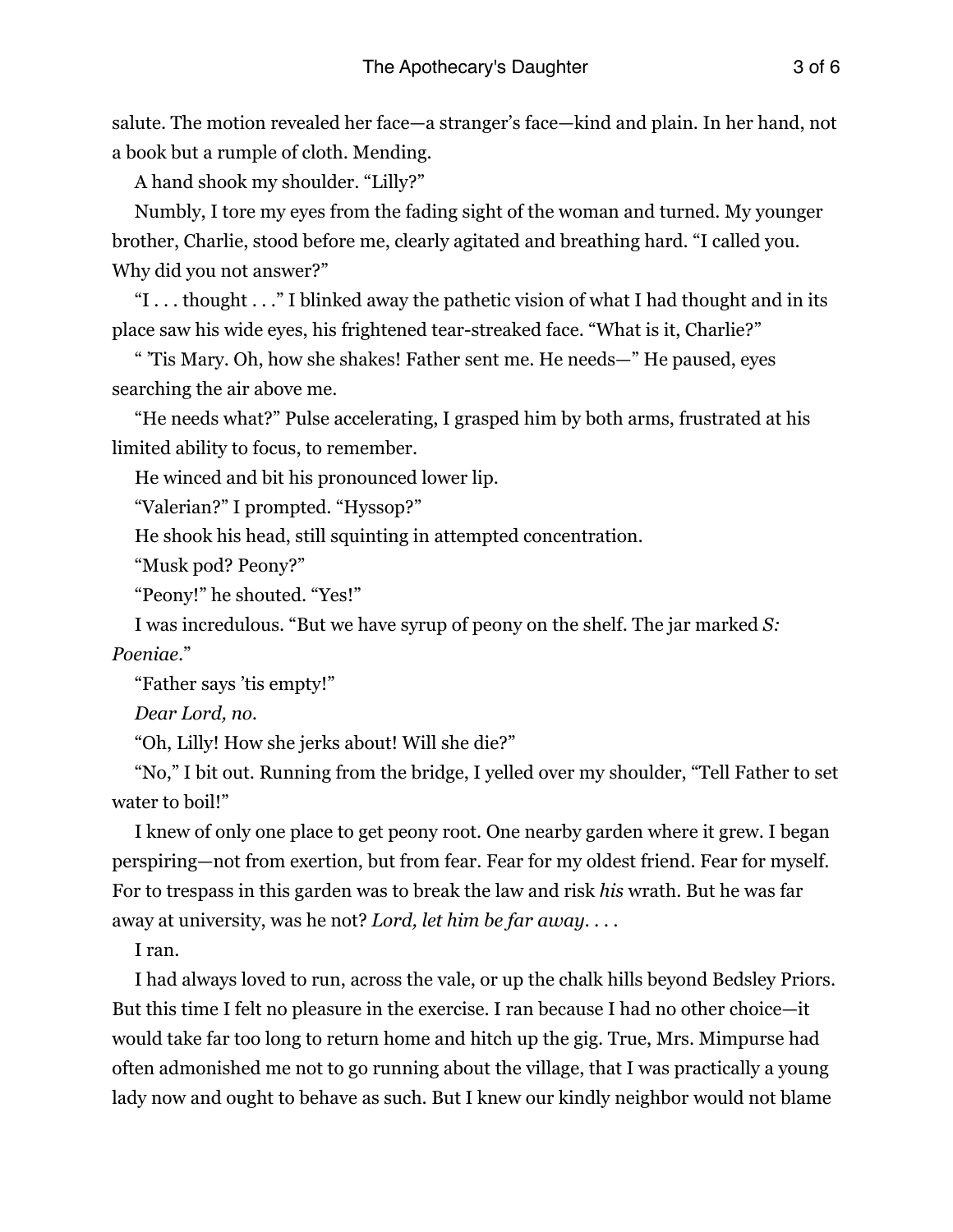me for running this time. For Mary was her daughter.

 I ran up the Sands Road and veered right onto the High Street, nearly colliding with a man coming out of the wheelwright's.

"Sorry, Mr. Hughes!" I called, without breaking stride.

 I sprinted across the village green, around the enclosed churchyard, past the Owens' farm, and up the lane to Marlow House. Once there, I darted around the stone garden wall, ducking to keep out of sight as I ran toward the closed garden gate. Fear gripped me, but I had only to imagine Mary, writhing in pain, and I pushed the gate open, wincing at its high-pitched screech. Rushing across the path to the gardener's shed, I threw back the door and grabbed the first spade I saw. Dashing to the cluster of staked peonies—the late Lady Marlow's *prized* peonies—I swallowed, realizing I had no time to be neat or exacting.

 As I lanced the soil with the spade, I heard the first cry of alarm. A man yelled "Stop!" but I shoved the spade in again, deeper now. I heard footfalls and cursing on the other side of the wall. Mr. Timms, the surly gardener, I supposed. Another few seconds and I would reach the roots. I put all of my slight weight on the spade and jerked the handle back and forth. *Come on. . . .*

 Just as I pulled up the plant by its roots, a man's head and shoulders appeared over the garden wall. Not surly Mr. Timms. Worse.

"Stop where you are," the young man ordered. "Those are my mother's."

 *Steady . . .* I tried to find my voice, to explain, but found I could not speak. I knew Roderick Marlow put peony blossoms on his mother's grave every spring. I knew he was infamously cruel.

"I need one . . ." I finally croaked out, "for a friend."

"Do not move! I am calling the constable."

 I had no time to explain and no time to wait for the constable. I darted across the garden, and again I heard him curse. Over my shoulder I glimpsed him hauling himself up and over the garden wall. Heard his feet hit the ground and pebbles fly as he bolted after me, his long stride stretching no doubt twice the length of my own. I ran through the garden gate and slammed it closed with all my strength. His exclamation of pain and anger chased me across the lawn. There I glimpsed a groom leading out a tall black horse—already saddled.

 *No.*

The gate screeched open behind me. Roderick Marlow whistled and shouted, "Bring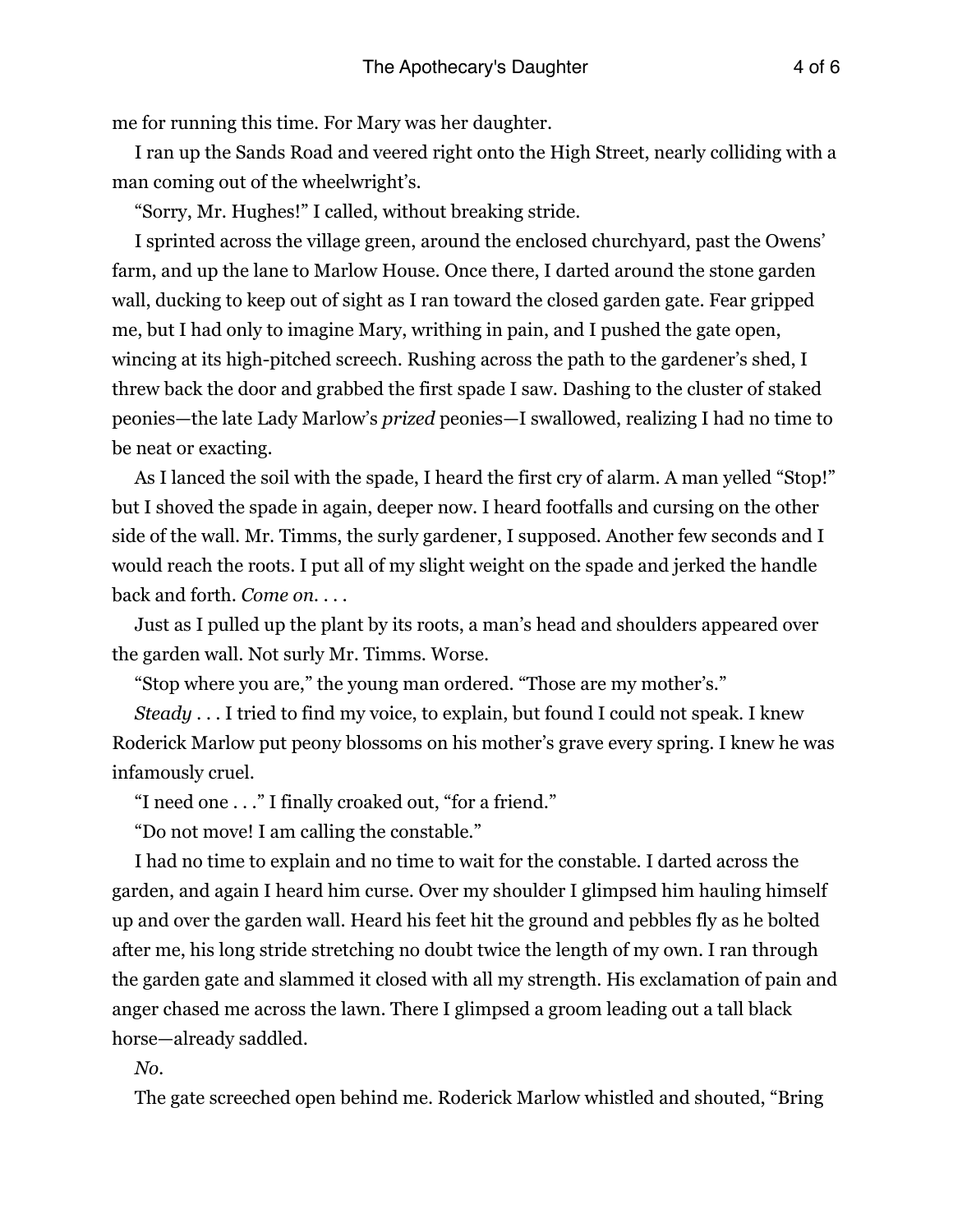my horse. Quick!"

 Immediately, I changed course. I knew that if I followed the open road as I had come, he would overtake me seconds. I could not let that happen. Instead I headed for the wood, pushing past branches that scratched at my arms and legs. Horse hooves beat the ground behind me as I wove through the trees. I left the wood and ran across a narrow pasture—a sheep fence crossed the landscape ahead. I vaulted over it, stumbled, but ran on. Behind me horse and rider cleared the fence without pause. One chance left. Ahead of me stood the tall privet hedge around the churchyard. And beyond it, the village. My pursuer galloped closer. *Does he plan to run me down?* I wondered wildly. *For a simple plant Father will happily repay him for?* He would, I did not doubt.

 I ran along the hedge, and there it was. I stopped abruptly, my back to the seemingly impenetrable wall of privet. Far too tall to jump. Too dense to push through. Roderick Marlow leapt from his horse and came striding toward me, anger in his eyes and riding crop in hand. I swallowed, suddenly grateful that my long frock covered the bottom reaches of the hedge behind me. *Wait until he is a little further from his horse. One second more. . . .*

 Suddenly I turned and dove into a hole in the privet, the tunnel barely large enough for a child to wriggle through. Dug, I knew, by the vicar's hound. Terror gripped my heart as I felt Roderick's hand trying to grip *me*. Fingers clawed at my skirt hems as I scrambled through the hedge and stumbled to my feet on the other side. He swore in frustration, and I knew he was not giving up. *If only the horse would bolt.* But I doubted such a well-trained beast would dare. At least it might take a second or two for him to regain his mount. I dashed across the churchyard and out its front gate, and ran down the High Street. I saw the sign for my father's shop ahead, just as I again heard pounding hooves behind. *If I can just make it inside and deliver the root, he can do what he likes with me then. Just let me reach Mary in time.*

 I ran through the door and gave it a shove. But Roderick Marlow caught it and pushed in behind me, the shop bell jingling crazily. He grabbed my arm before I could hand the plant to my startled father.

Roderick raised the crop in his hand.

 "Roderick Rupert Marlow!" Maude Mimpurse commanded. "Put that down and unhand the girl. Lillian Grace Haswell. What have I told you about running through town like a stray?"

Roderick froze, and I was stunned to see him lower his arm in mute submission.